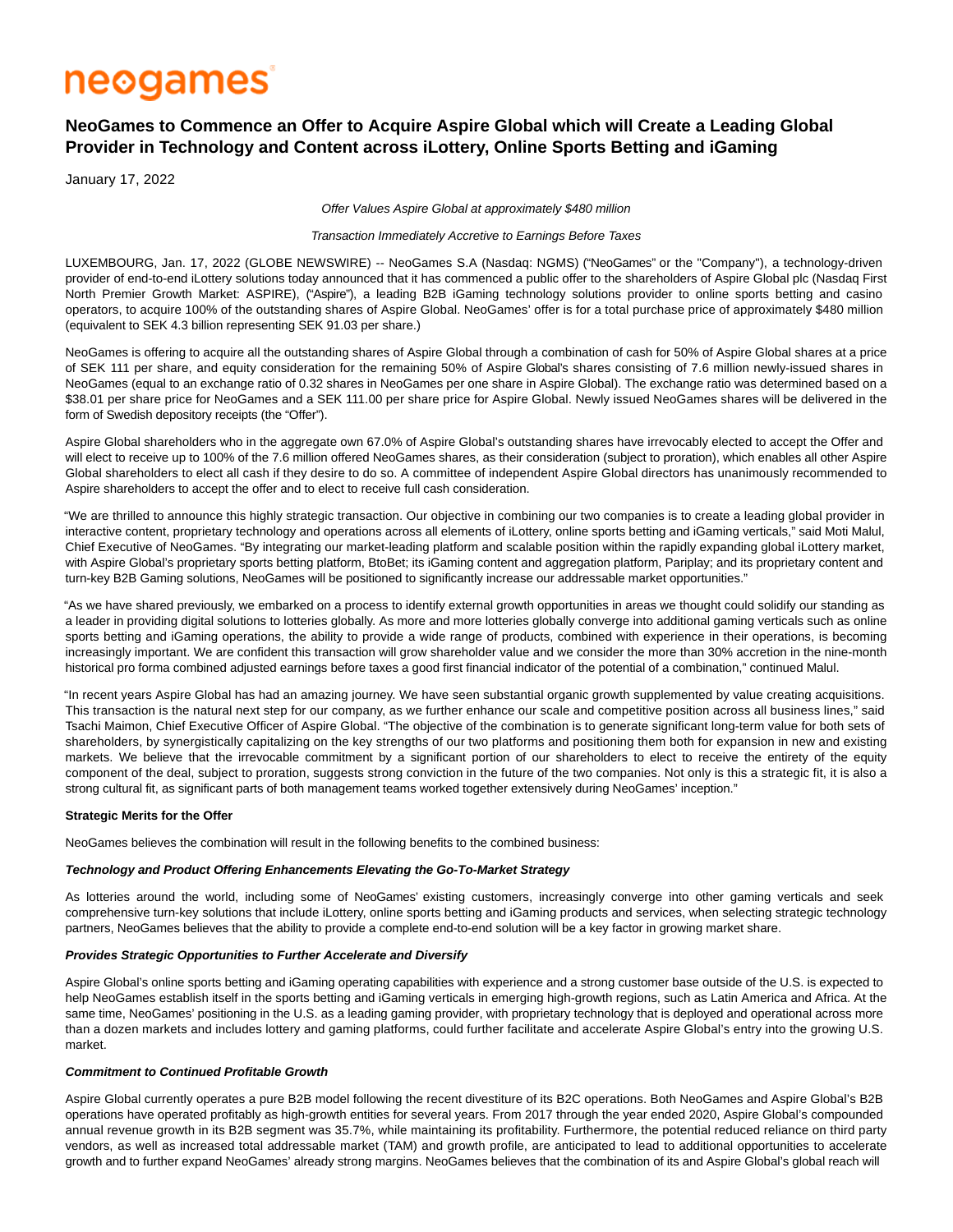result in efficient and expedited product development and new market launches, and will create meaningful revenue synergies over the long term.

#### **Enhanced Management Expertise and Company Structure**

Having worked together successfully in the past, NeoGames' and Aspire Global's management teams benefit from a strong cultural fit focusing on innovation and applying a customer-centric approach to their respective markets and products.

NeoGames intends to structure the combined business in a way that would enable parallel focused growth in both iLottery and iGaming and therefore expects to maintain separate business divisions across verticals by forming a new iGaming business division that will include substantially all of Aspire Global's current operations and employees, side by side with the iLottery division that is NeoGames today, enabling both divisions to fully focus on their domains and flourish while benefiting from synergies.

#### **Financing**

The Offer will be funded through a combination of newly issued NeoGames shares and cash. The Company expects to issue 7.6 million shares to shareholders of Aspire Global as payment of the equity component of the Offer. The Company expects to pay cash of up to approximately \$293 million, (equivalent to SEK 2.64 billion) related to the cash component of the Offer. The Company has obtained fully committed debt financing from Blackstone Alternative Credit Advisors LP, consisting of a €188 million (approximately \$215 million) term loan, to partially fund the cash portion of the Offer. The term loan, along with a €13 million (approximately \$15 million) overfund facility, has a 6-year maturity. Any remaining conditional cash portion of the Offer will be funded with cash on hand after settlement.

The ratio of Net debt to pro forma Adjusted EBITDA for the trailing twelve months at close is expected to be at or below 3.3x at the time of closing. Strong free cash flow generation is expected to support deleveraging, with a near term target leverage ratio below 3.0x.

## **Management and the Board**

The combined company is expected to be led by Moti Malul, who will continue as Chief Executive Officer, and Raviv Adler as Chief Financial Officer. Tsachi Maimon, the Chief Executive Officer of Aspire Global, is expected join NeoGames as President and lead the newly formed iGaming division.

The current Board of Directors of NeoGames is expected to remain in place with no changes.

#### **Timing and Approvals**

The transaction was reviewed and approved by a committee of the NeoGames Board of Directors comprised entirely of independent directors.

According to the preliminary timeline, an offer document regarding the Offer is expected to be published on or about April 4, 2022. The acceptance period for the Offer is expected to commence on or about April 5, 2022 and end on or about May 3, 2022. The expected settlement date is to be on or about May 17, 2022.

The terms and conditions of the Offer, which are directed only to shareholders in permitted jurisdictions, are set forth in a separate Offer Announcement, and can be accessed at the NeoGames website in the investor relations section.

The Offer is subject to certain regulatory approvals, the receipt of valid tenders of not less than 90% of Aspire Global's shares and customary closing conditions and is expected to be completed during the first half of 2022.

#### **Exchange Rates**

All US dollar figures are converted at a ratio of 9.01 Swedish Krona to one U.S. dollar and 0.877 Euros to one U.S. dollar, which were the conversion rates as of January 14, 2022.

#### **Investor Presentation**

An investor presentation providing an overview of the transaction including additional financial information is available on NeoGames' Investor relations website at ir.neogames.com and was filed in a Form 6-K with the SEC.

#### **Investor Call**

NeoGames will host a live conference call and audio webcast to discuss the transaction on Tuesday, January 18, 2022 at 8:30 a.m. Eastern Time.

The conference call may be accessed by dialing (833) 301-1152 for U.S. domestic callers or (914) 987-7393 for international callers. Once connected with the operator, please provide the conference ID of 20043271.

A live audio webcast of the conference call may be accessed on the Company's website at ir.neogames.com. The replay of the audio webcast will be available on the Company's investor relations website shortly after the call.

#### **Advisors**

NeoGames retained Stifel as its exclusive financial advisor and debt advisor and Latham & Watkins LLP, Herzog Fox & Neeman, Hannes Snellman Attorneys Ltd and Allen & Overy LLP as its legal advisors.

NeoGames' independent director committee retained Goldman Sachs & Co. LLC as its financial advisor and Jones Day as its legal advisor.

Aspire Global retained Oakvale Capital as its financial advisor and Baker McKenzie as its legal advisor for the transaction.

#### **About NeoGames**

NeoGames, incorporated in Luxembourg, is a technology-driven innovator and a global provider of iLottery solutions for national and state-regulated lotteries. NeoGames' full-service solution combines proprietary technology platforms with the experience and expertise required for successful iLottery operations. NeoGames' pioneering game studio encompasses an extensive portfolio of engaging online lottery games that deliver an entertaining